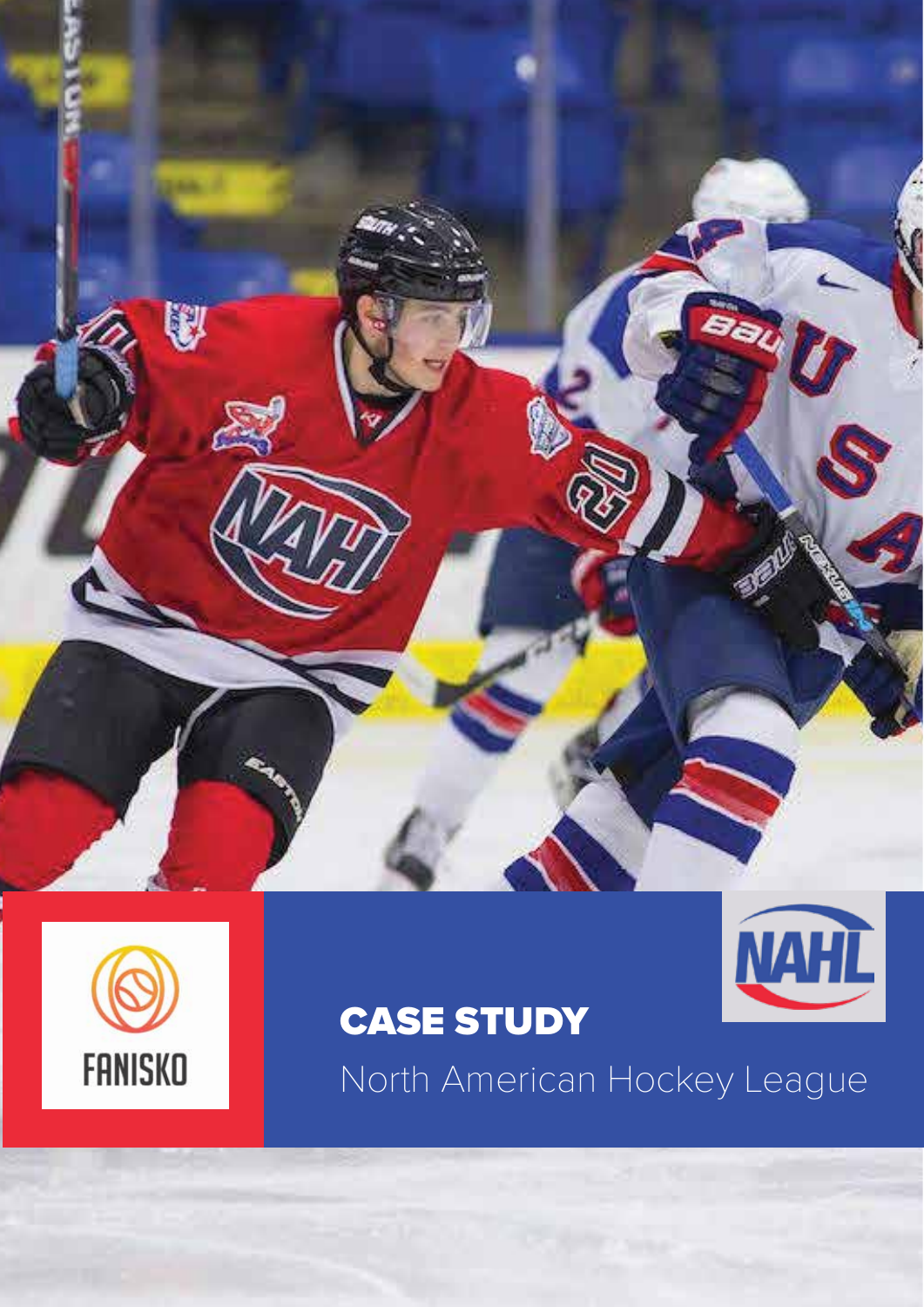

# **NAHL CASE STUDY**

#### **THE CHALLENGE:**

## **ENGAGING FANS BEYOND THE STADIUM**

As the official fan engagement partner for the North American Hockey League based in Dallas, Texas that owns tier 2 and tier 3 hockey leagues in the US, Fanisko conducted a fan engagement campaign using Augmented Reality technology at one of their premier events. As a well respected league in the Tier 2 hockey with 125 teams of athletes from high schools and other higher education with dreams of playing college level or professional hockey, the NAHL that acts as feeder system to NHL (professional league) and NCAA (College hockey).

The NAHL as a league has shown to be an early adopter to new ideas and innovation in their operations, fan engagement etc. Alex Kyrias, Director of Communications, Sales & Marketing understood that engaging with digital fans is an important element for them to stay relevant in this era. So when Fanisko came on board as the official fan partner, it presented an excellent opportunity to take that step towards digital fan engagement.

And with a fan base of 1-2 million, the NAHL was well suited to enable fan engagement through AR.This was also a great opportunity for NAHL to increase fan engagement with sponsor brands in a live in-stadium event. This type of engagement offered a unique way for the fans to showcase their team support on social media while cheering in-stadium. Ultimately, the goal was to provide NAHL increased footprint digitally while increasing fan engagement and sponsor ROI.

#### **The key areas the AR pilot campaign aimed to address was**

1. Knowing that fans of various teams would be present at the event, it was critical to ensure all of the fans were engaged

2. Create new revenue channel for NAHL by introducing a title sponsor for the in-stadium AR engagement as well as on the content shared on the internet by the fans

3. Excite the fan base by introducing AR technology and the unique abilities that AR based engagement provide